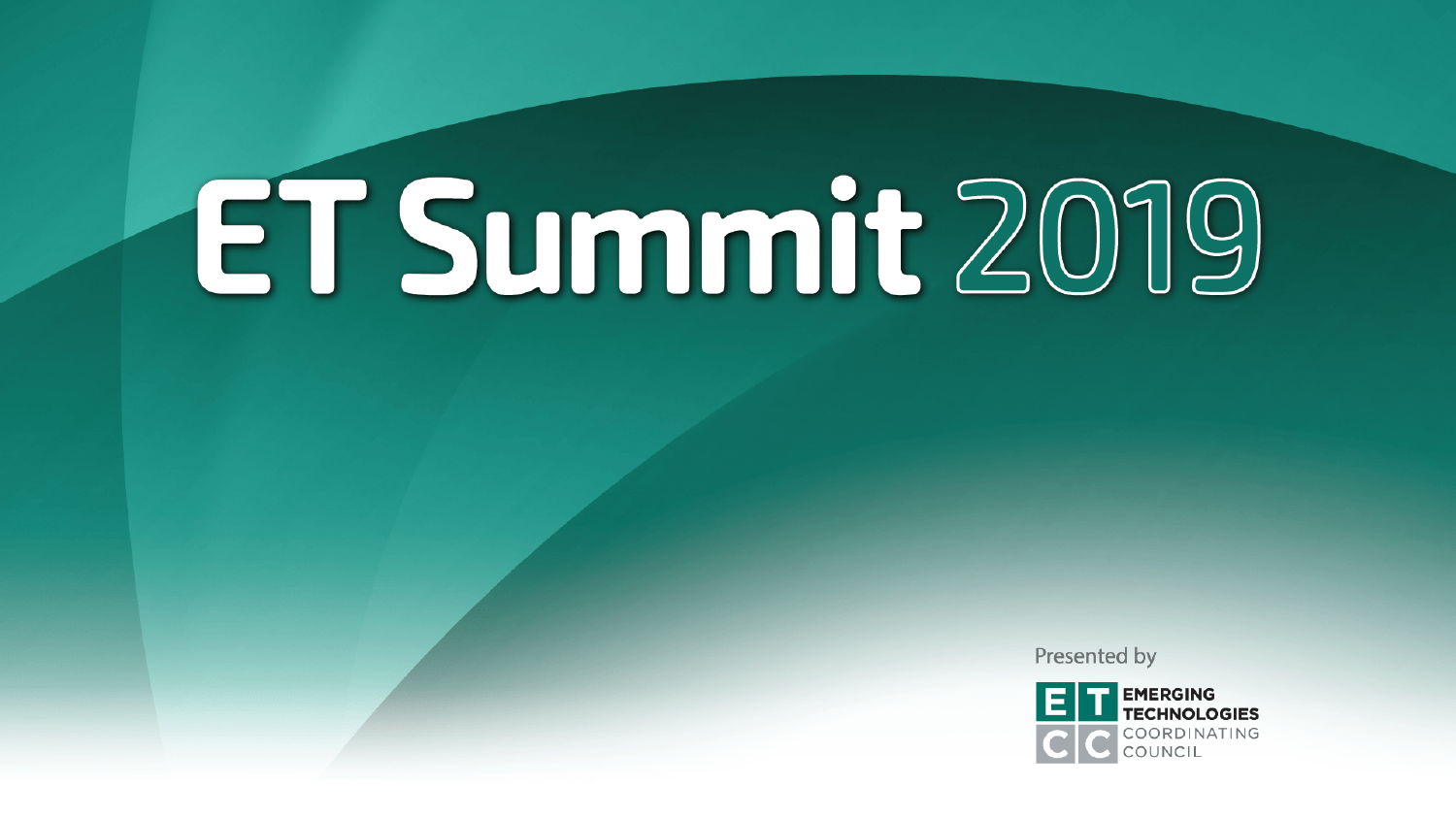

# **An All-electric ZNE Townhome Community**

## From Design to Reality

Ryan McFadyen, PE

Engineer – Building Electrification

Southern California Edison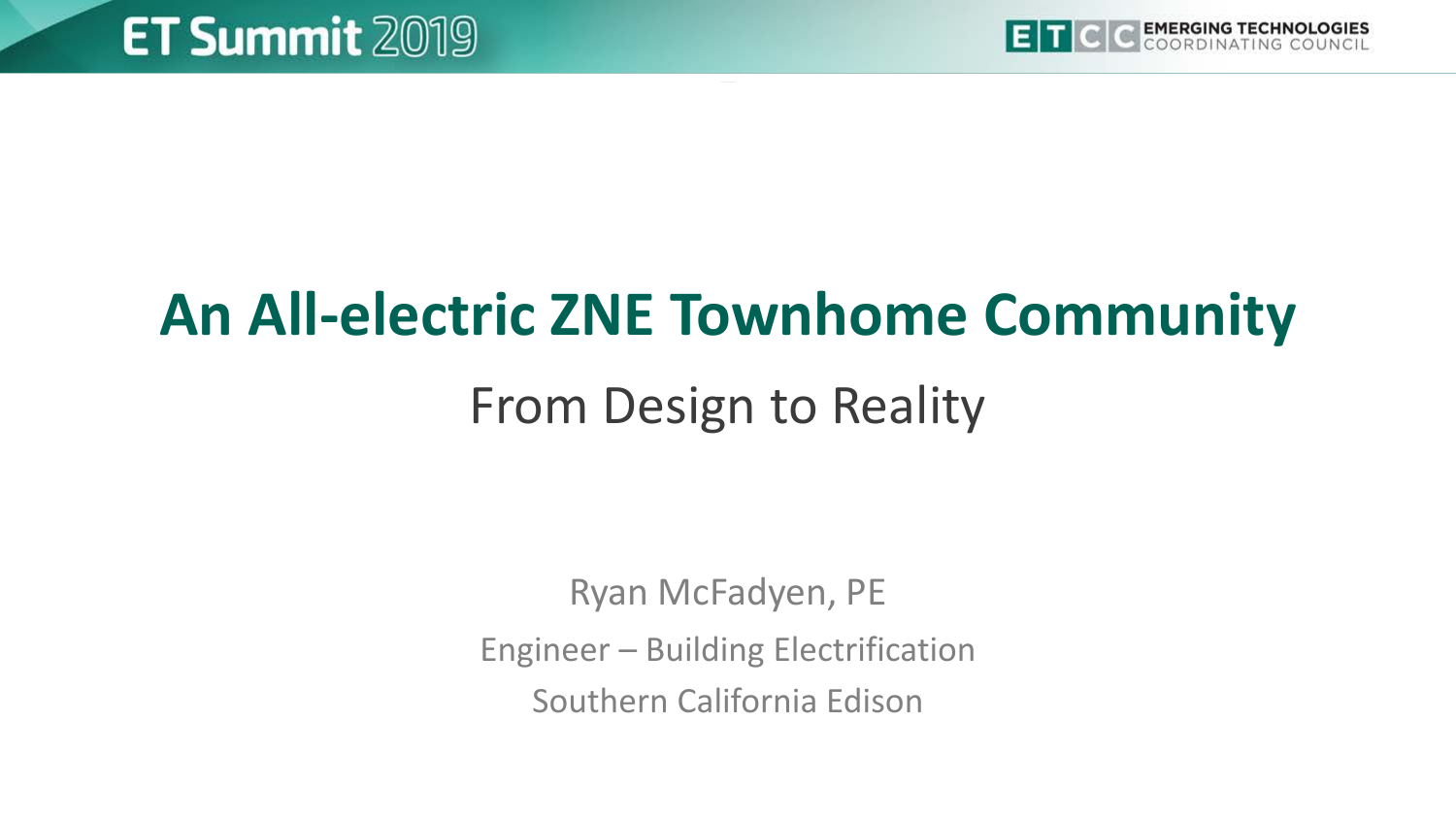

#### **All-electric, ZNE Townhome Development**

Southern California's first all-electric zero net energy townhome community located in the heart of the Irvine Business Complex.

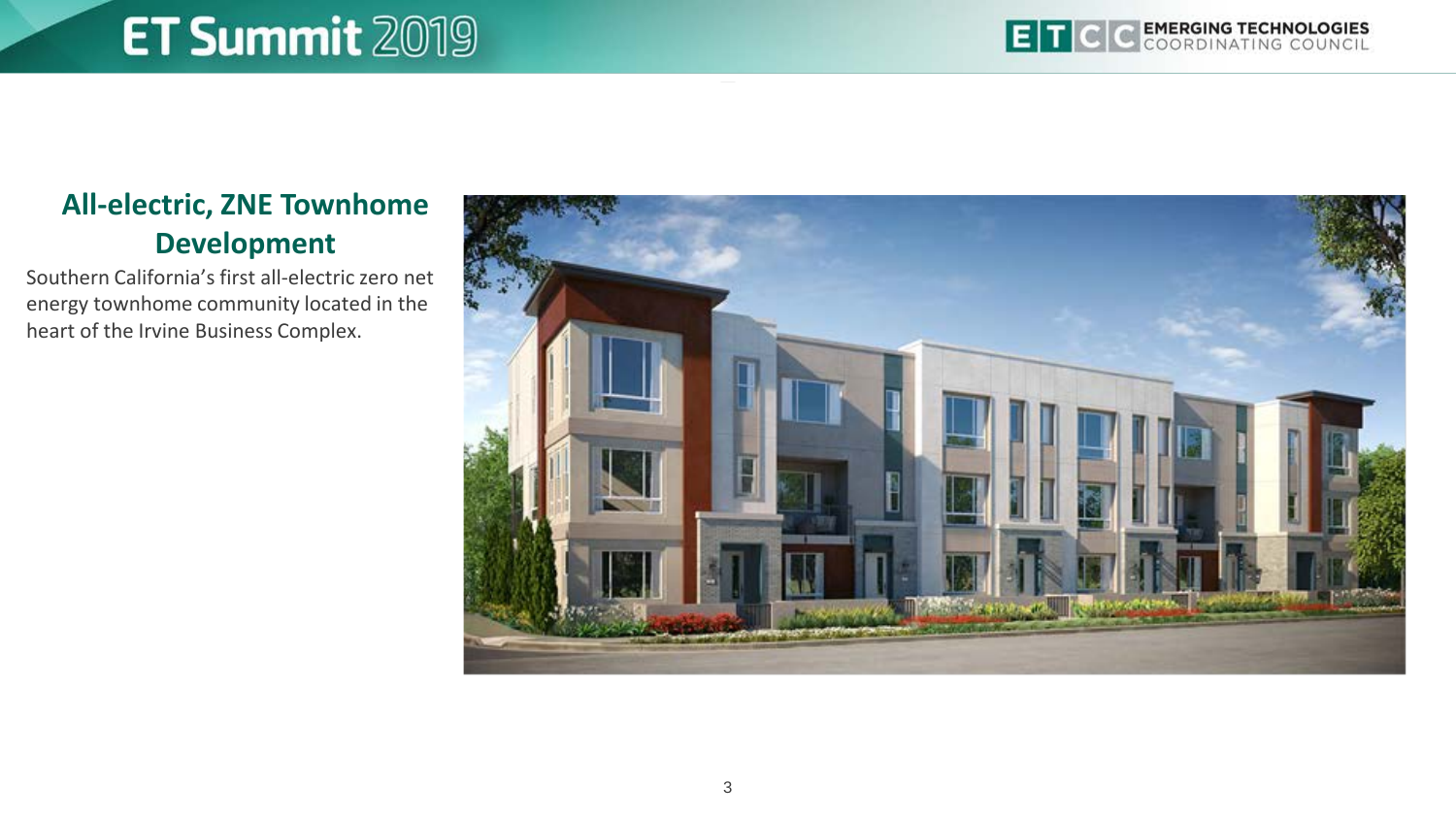

## **Community Details**

- Forty-four townhomes in six buildings
- The homes are all 4-bedroom, 3  $\frac{1}{2}$  -bath, and vary in size from in size from 1,868 sq. feet to 2,171 sq. feet.
- Each unit features a two car garage.
- The community includes an exterior common space equipped with barbecues and fire pits.
- First units available for sale now; construction expected to be completed November 2019.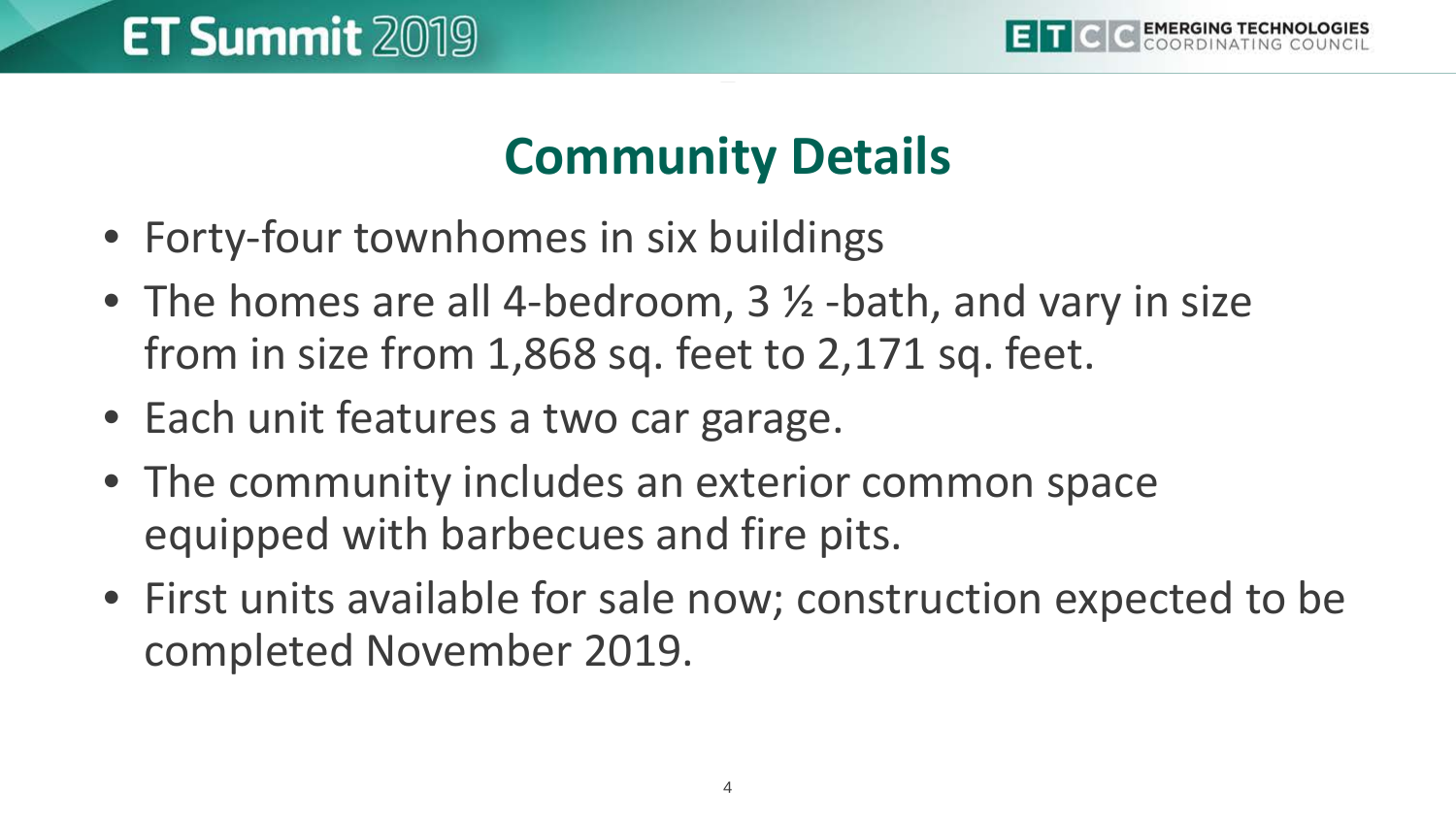

## **Project Objectives**

- Demonstrate the technical and economic feasibility of the advanced measures for all-electric ZNE homes within the MF housing sector.
- Study how all-electric ZNE MF homes can better integrate with the electric grid via load management.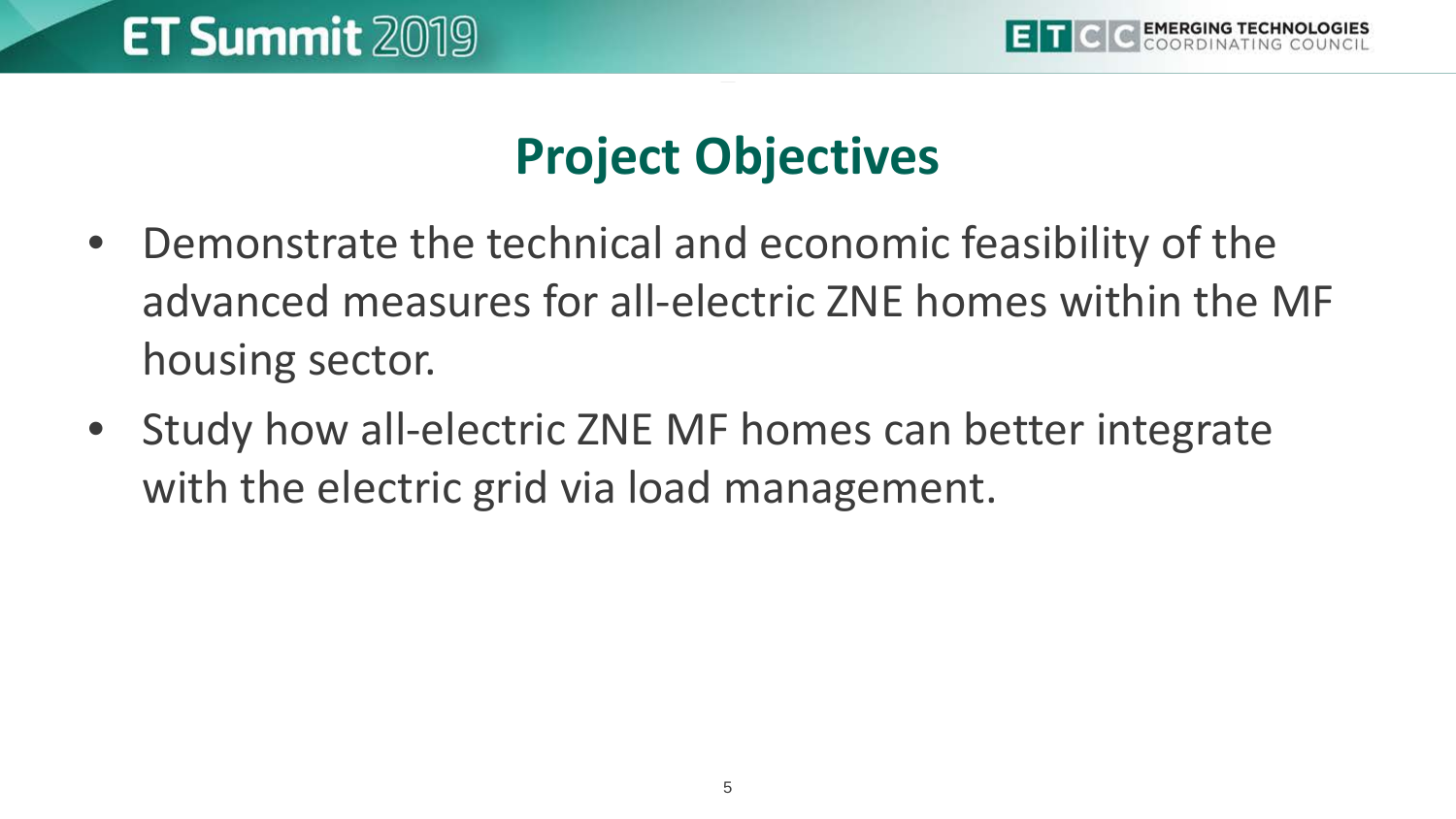

#### **Project Partners**

- Southern California Edison
- Meritage Homes
- Electric Power Research Institute (EPRI)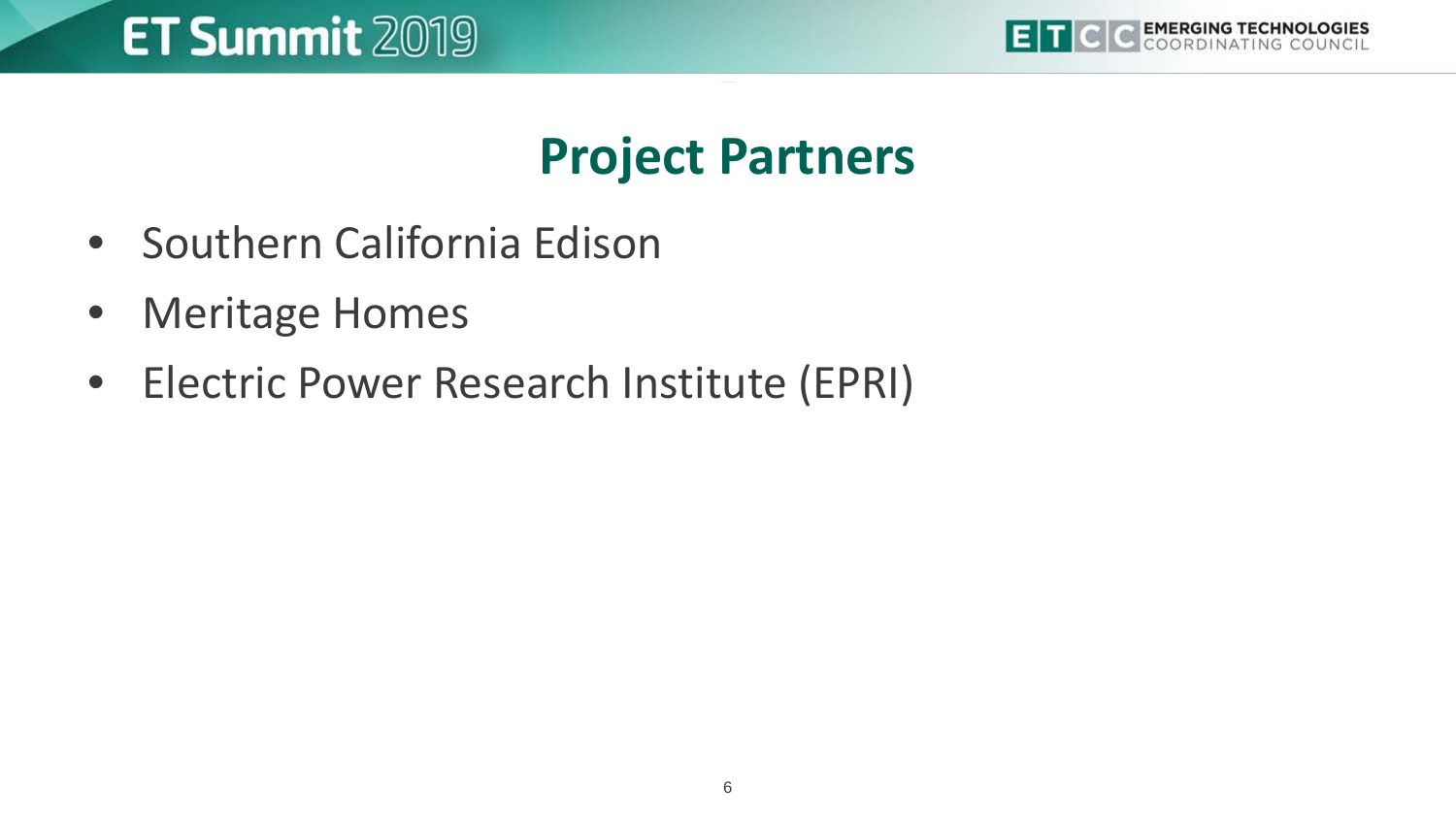#### **Interior Features**

- 100% LED Overhead Lighting
- Smart Wi-Fi Light Switches
- Induction Cooktops
- Efficient Kitchen Appliances
- Hybrid Heat Pump Water Heater
- **Efficient Space Conditioning Heat** Pump rated at 16 SEER/EER 13.5
- Smart Wi-Fi Connected Thermostats
- EV Ready Garages



Photo Courtesy of A.G. Photography – Copyright 2019 – All Rights Reserved – 714-623-3406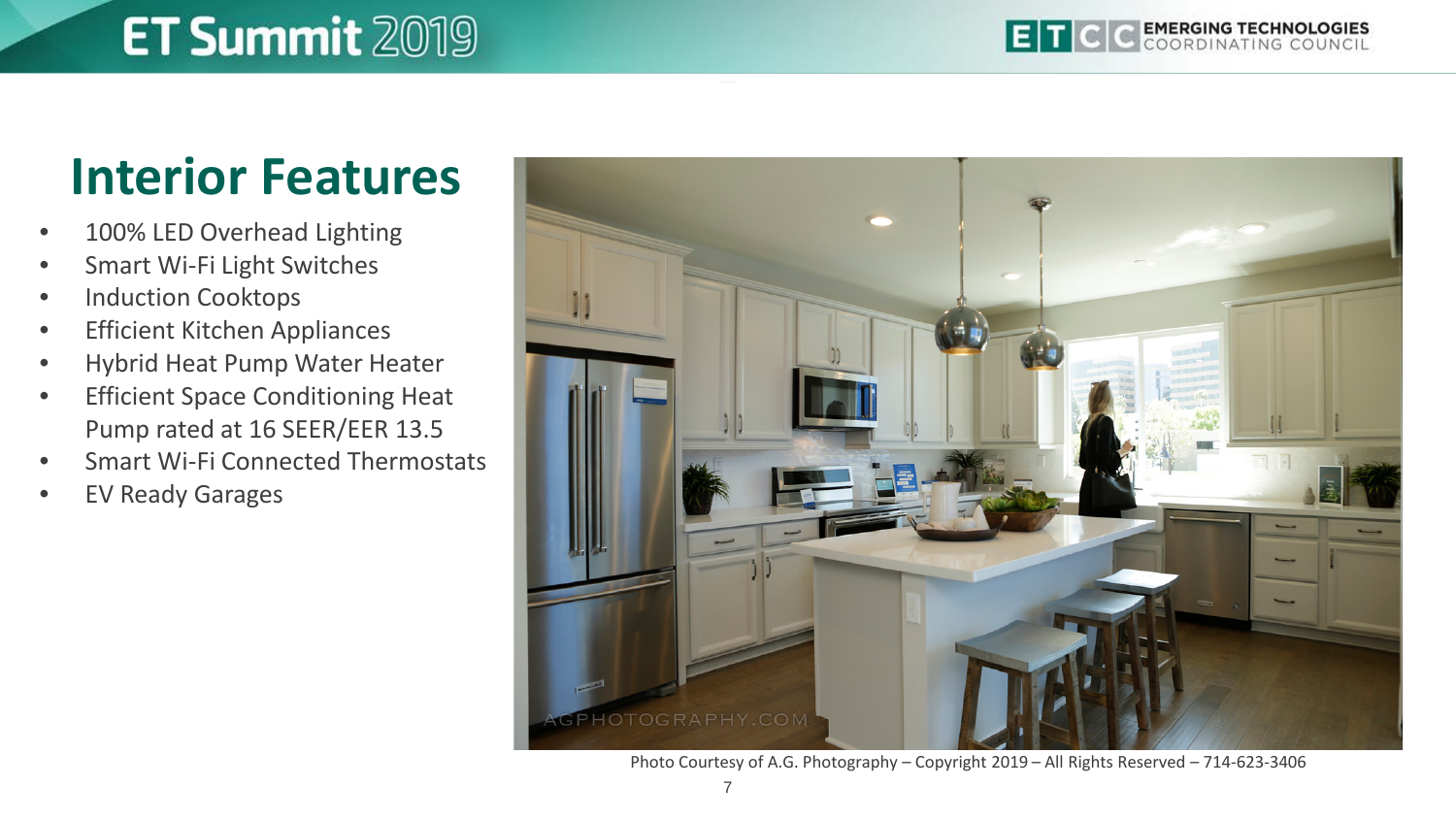

#### **Exterior Features**



- R-13 Open Cell Spray Foam Wall Insulation
- R-4 Styrofoam Continuous Insulation
- Efficient Windows: Low-E, Air-filled, Double Glazing

• Rooftop Solar Systems





• Raised Heel Truss Roof with R-50 Spray Foam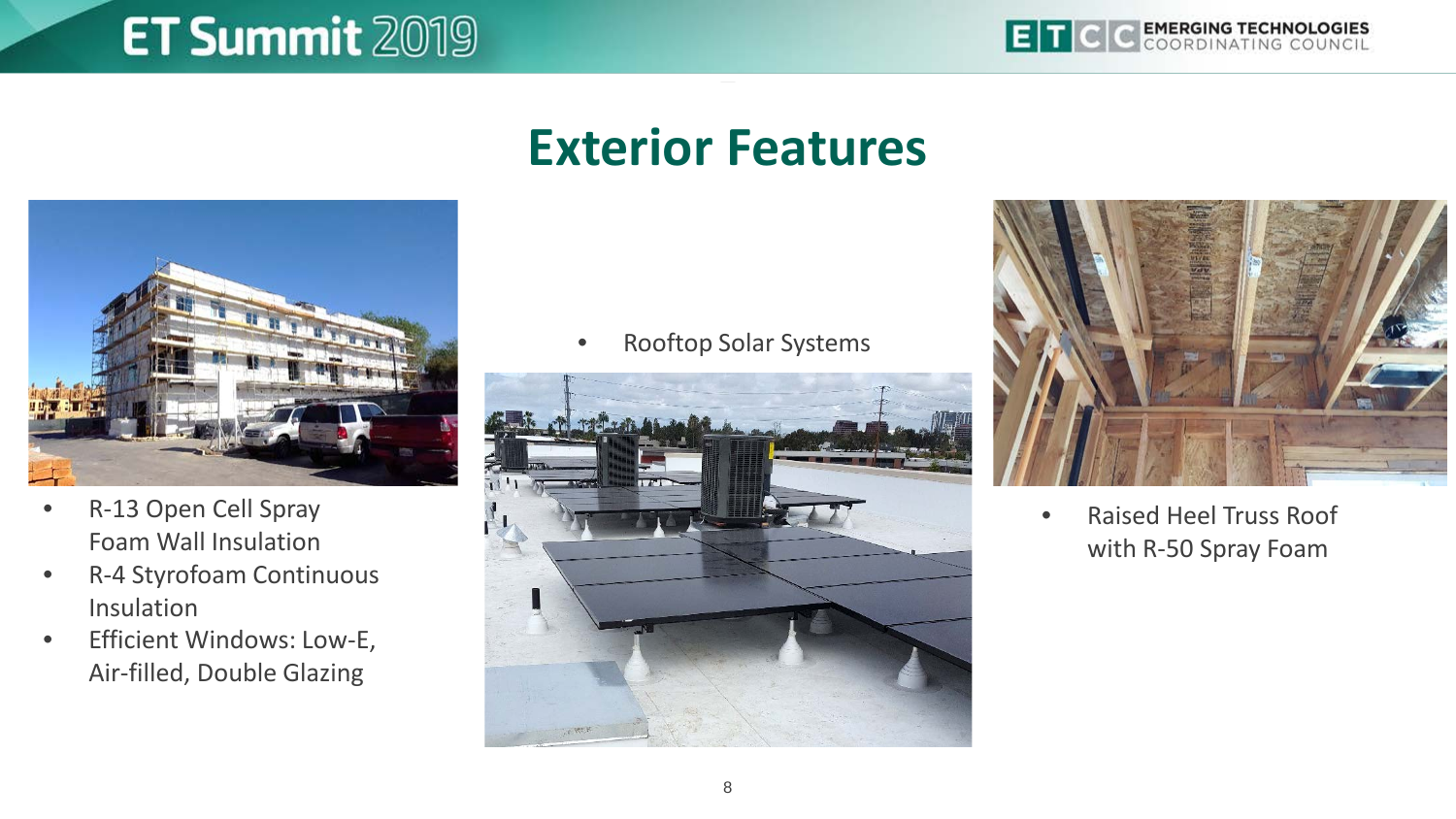#### **Anticipated Performance - Energy**

Simulated Monthly Net Energy

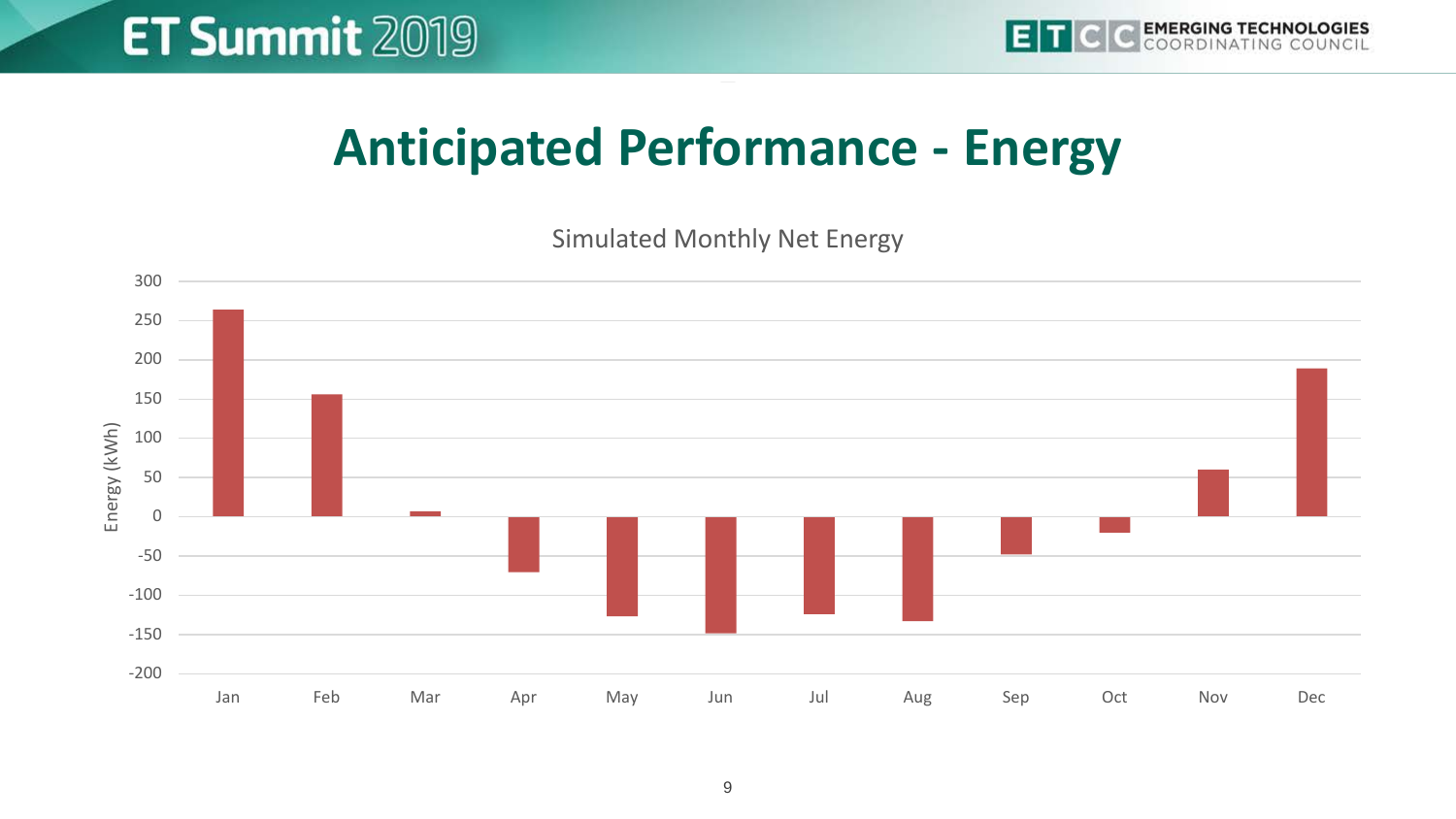#### **Anticipated Performance - Emissions**

Simulated Monthly Net Emissions

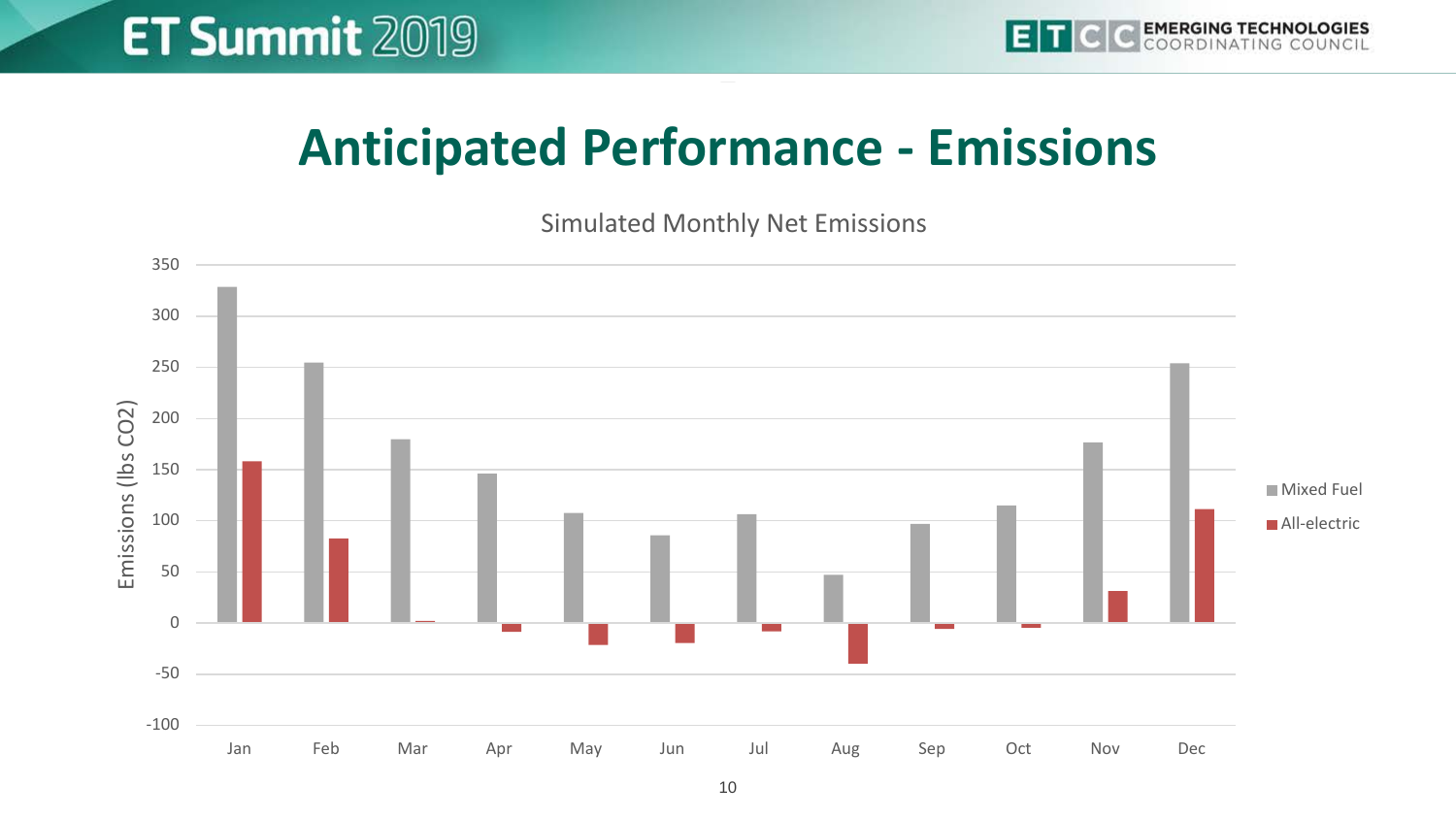

## **SCE Support**

- SCE has committed \$500K to this project through the Statewide Emerging Technologies (ET) Program and the Emerging Markets & Technology (EM&T) Program. SCE is also providing technical, engineering, and planning support.
- SCE funding will go towards the incremental cost of the advanced home features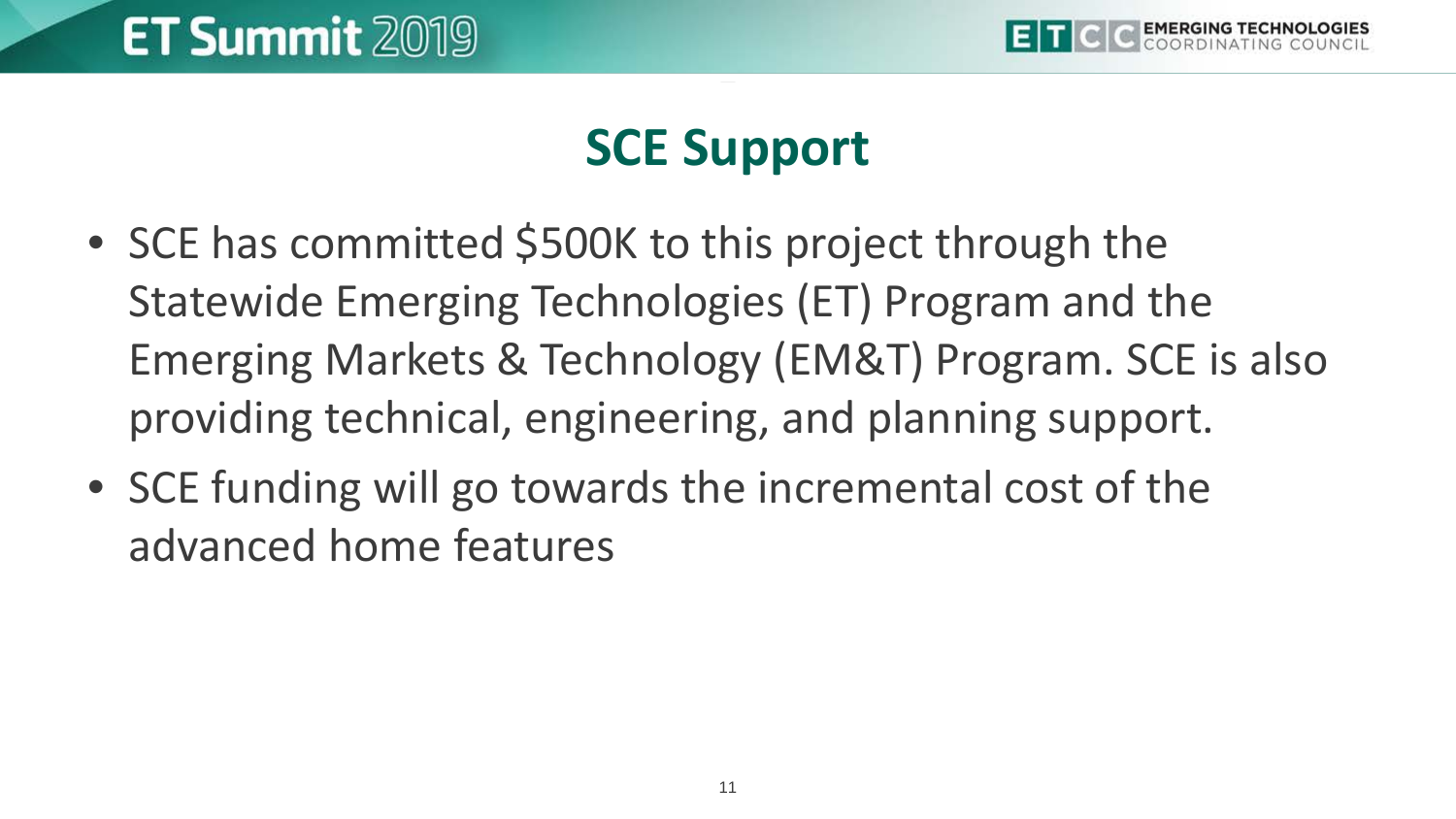#### **Future Community Assessment**

- Conduct comprehensive power monitoring all end-uses
- Explore the benefits of wireless DR controls thermostats and distributed energy resources
- Identify the incremental measure costs and costeffectiveness for advanced home features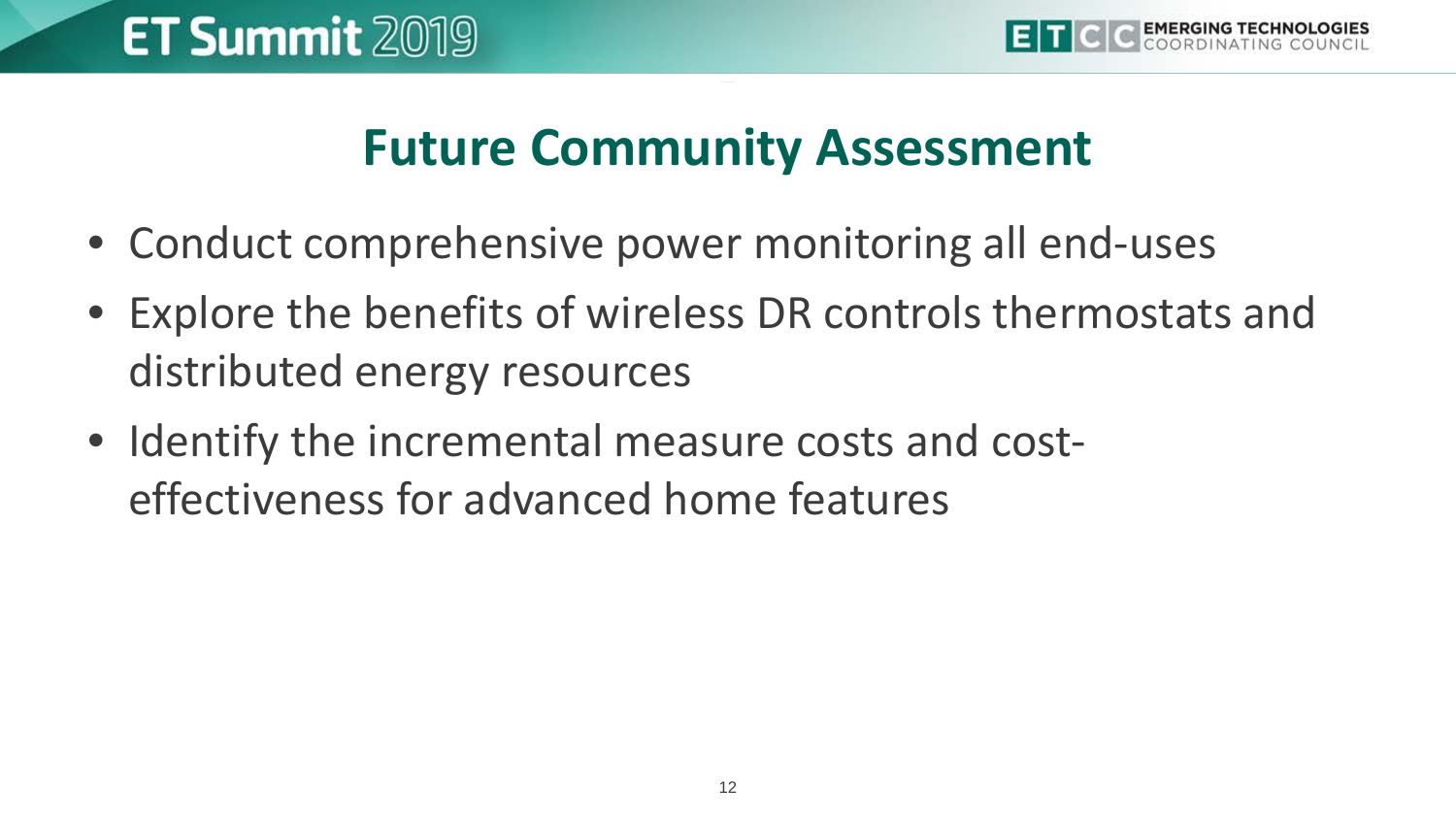## **Anticipated Project Outcomes**

- Access to detailed real-world information on the interaction of building technologies with residents.
- Energy and cost savings for owners.
- Assistance in educating occupants on how to live in a highperformance building to take advantage of dynamic energy features.
- Increased understanding of all-electric ZNE installation costs and barriers.
- Improved planning future multi-family developments.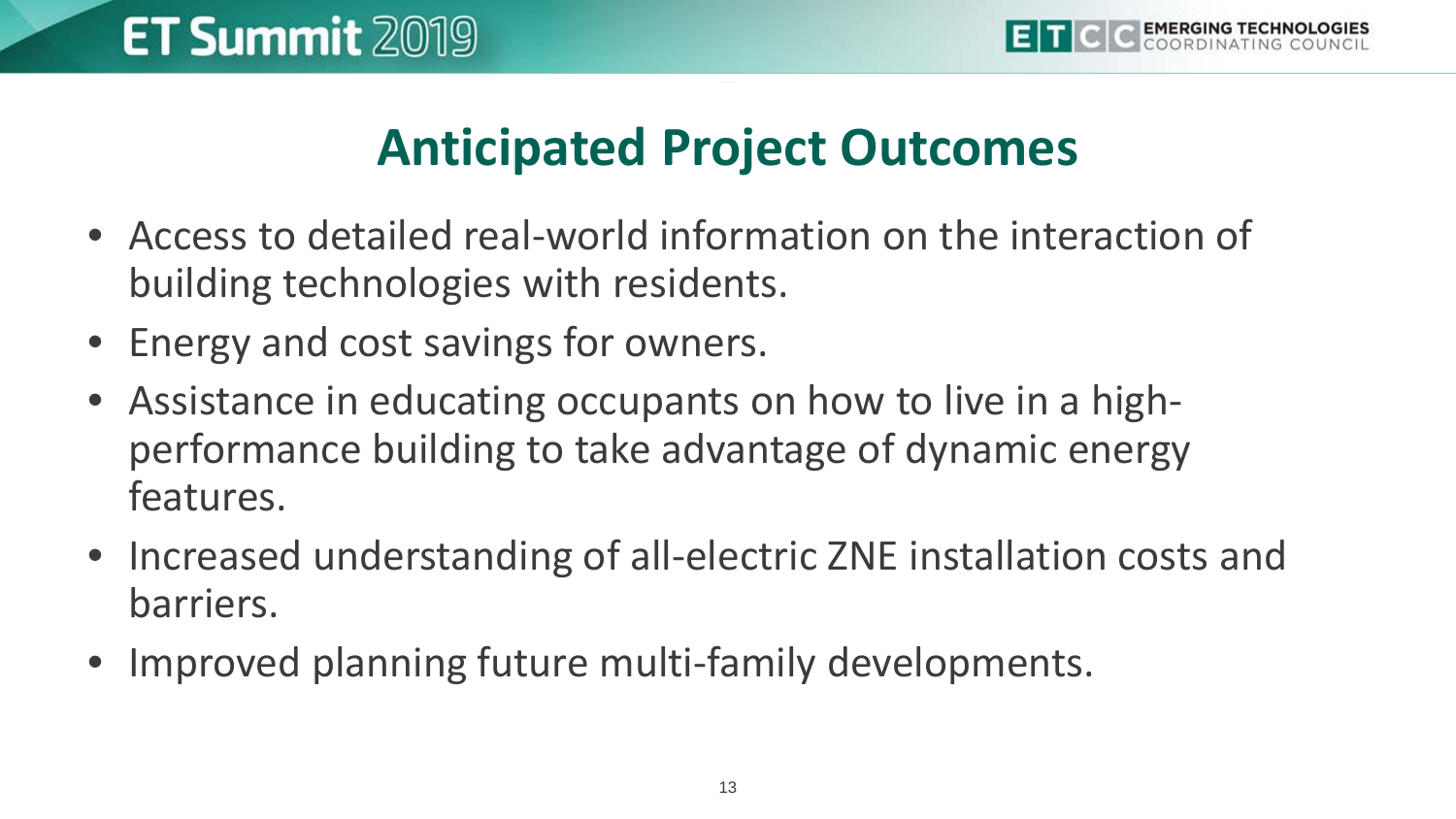This project was funded by the California Emerging Technologies Program.

For more information, contact Ryan McFadyen at ryan.mcfadyen@sce.com.